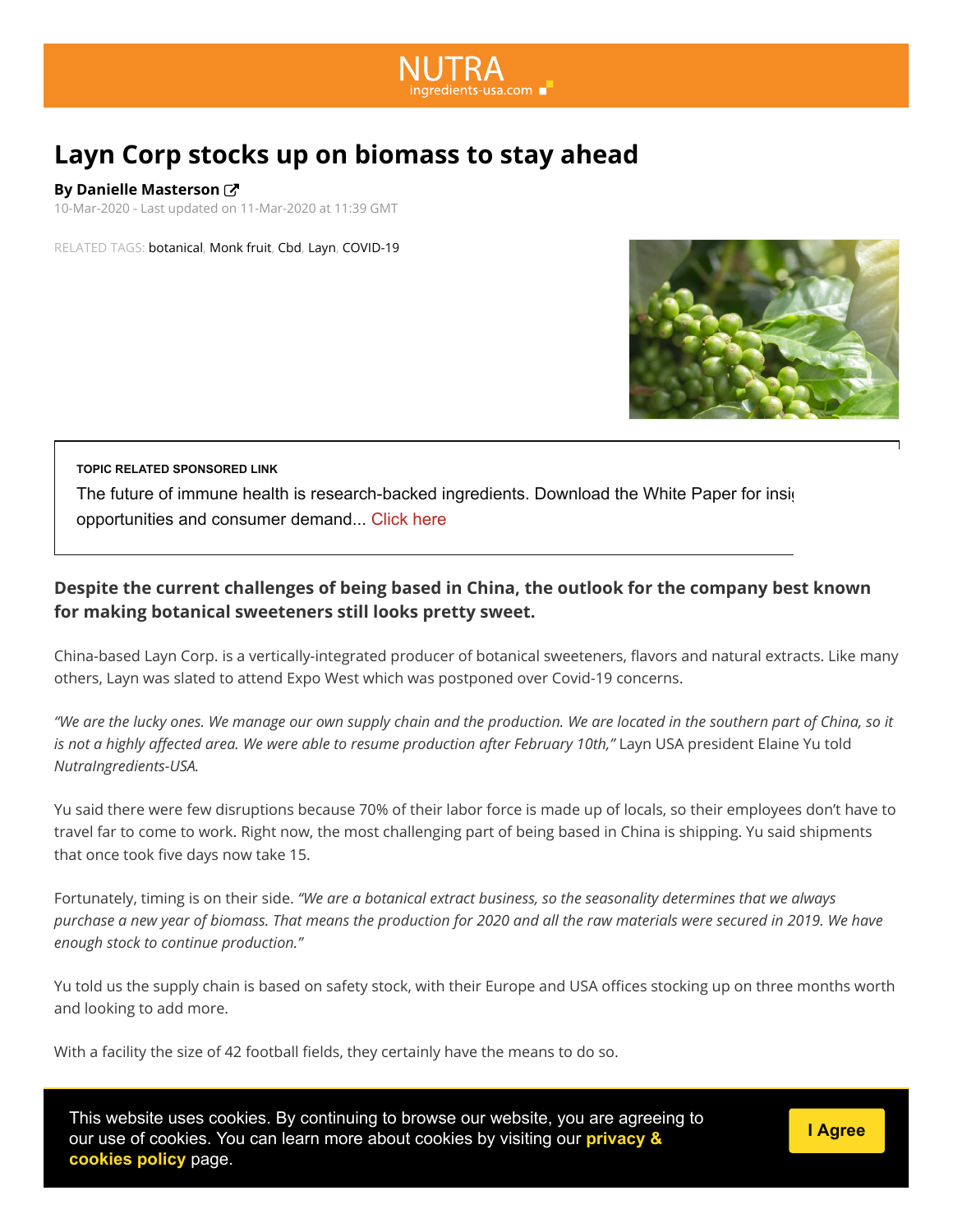Green coffee bean is another significant functional botanical. Yu said it is popular in beverages, as well as "other exciting *applications."*

## **CBD**

Layn took their botanical extraction knowhow and applied it to a new line of business — to the tune of \$60 million. The company made the significant investment in the CBD market in 2019. Layn built a processing factory for the ingredient in Indiana, making it their first factory in the US and fourth overall.

Layn's sister company, HempRise, operates as a wholly-owned subsidiary of the global botanical extracts and plant-based ingredients company. It will assume responsibility for Layn's investment in the research and production of CBD and hemp extracts, and will oversee the production of its full spectrum oil, broad spectrum oil, and water soluble CBD.

*"CBD is very big in the sports recovery category with muscle and pain relief and we have certain botanical ingredients to go with CBD in those areas."*

Yu added that they look forward to using the ingredient in a broad range of applications and in various formulations. HempRise is slated to supply CBD ingredients by mid 2020.

Copyright - Unless otherwise stated all contents of this web site are © 2020 - William Reed Business Media Ltd - All Rights Reserved - Full details for the use of materials on this site can be found in the [Terms & Conditions](https://www.william-reed.com/Terms-and-Conditions)

RELATED TOPICS: [Markets](https://www.nutraingredients-usa.com/News/Markets)